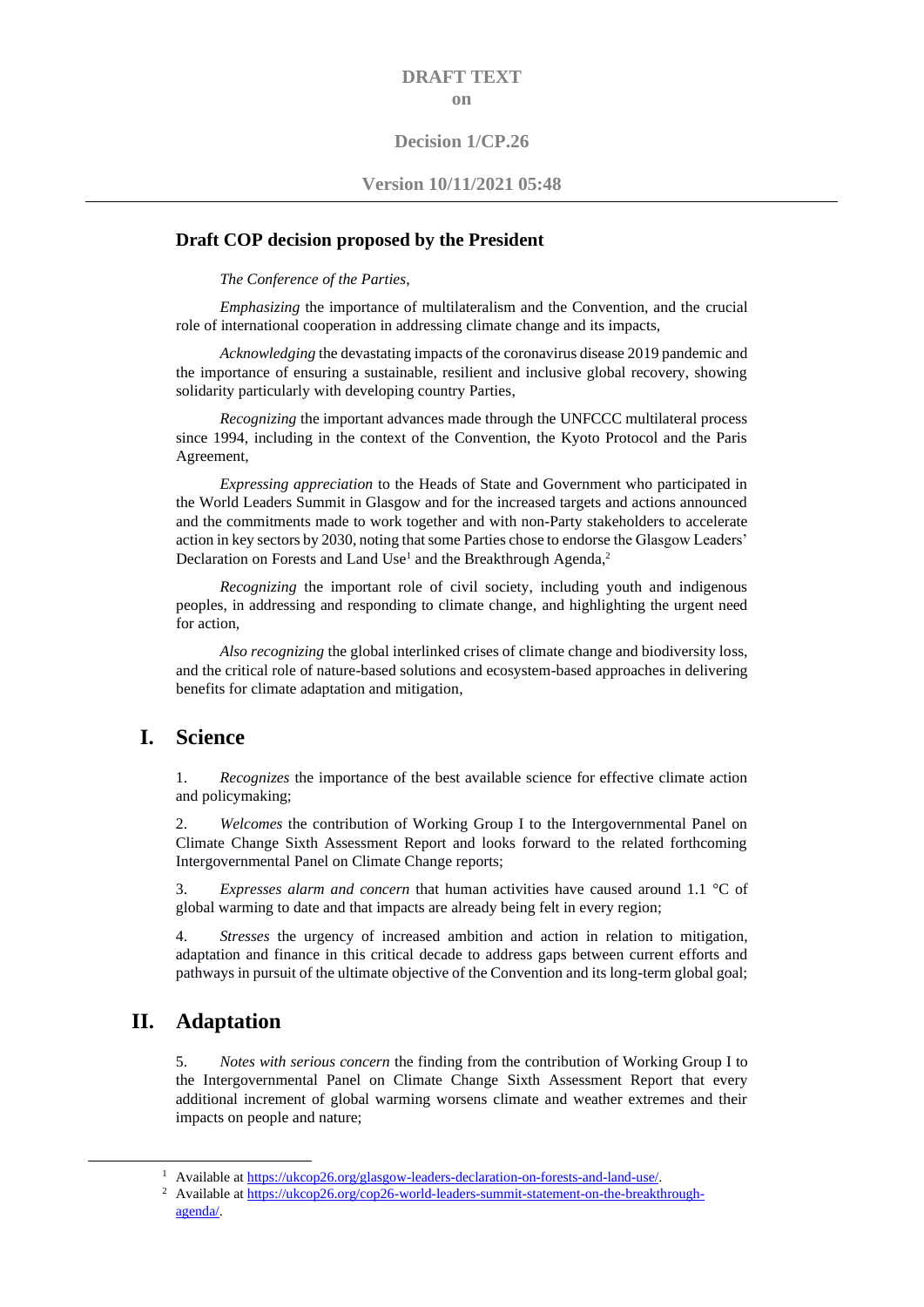6. *Recognizes* that adaptation needs will continue to increase with the severity of impacts in line with rising temperatures;

7. *Emphasizes* the urgency of scaling up action and support to enhance adaptive capacity, strengthen resilience and reduce vulnerability to climate change in line with science and the priorities and needs of developing country Parties;

8. *Welcomes* the national adaptation plans submitted to date, which enhance implementation and understanding of adaptation actions, and *urges* Parties to further integrate adaptation into local, national and regional planning;

9. *Invites* the Intergovernmental Panel on Climate Change to present to the Conference of the Parties at its twenty-seventh session (November 2022) the findings from the contribution of Working Group II to its Sixth Assessment Report relevant to assessing adaptation needs and *calls upon* the research community to further the understanding of global and local impacts of climate change, response options and adaptation needs;

### **III. Adaptation finance**

10. *Notes with serious concern* that the current provision of climate finance for adaptation is insufficient to respond to worsening climate change impacts in developing country Parties;

11. *Urges* developed country Parties to urgently scale-up their provision of climate finance for adaptation so as to respond to the needs of developing country Parties;

12. *Calls* upon the private sector, multilateral development banks and other financial institutions to enhance finance mobilization in order to deliver the scale of resources needed to achieve climate plans, particularly for adaptation, and *encourages* Parties to continue to explore innovative approaches and instruments for mobilizing finance for adaptation from private sources;

13. *Welcomes* recent commitments made by many developed country Parties to increase their provision of climate finance to support adaptation in developing country Parties in response to their growing needs;

14. *Also welcomes* the contributions [of USD 413 million] to the Least Developed Countries Fund, which significantly exceed its mobilization target and represent significant progress compared with previous efforts;

### **IV. Mitigation**

15. *Reaffirms* the long-term global goal to hold the increase in the global average temperature to well below 2 °C above pre-industrial levels and to pursue efforts to limit the temperature increase to 1.5 °C above pre-industrial levels;

16. *Recognizes* that the impacts of climate change will be much lower at the temperature increase of 1.5  $^{\circ}$ C compared to 2  $^{\circ}$ C and resolves to pursue efforts to limit the temperature increase to 1.5 °C, recognizing that this requires meaningful and effective action by all Parties in this critical decade on the basis of the best available scientific knowledge;

17. *Also recognizes* that limiting global warming to 1.5 °C by 2100 requires rapid, deep and sustained reductions in global greenhouse gas emissions, including reducing global carbon dioxide emissions by 45 per cent by 2030 relative to the 2010 level and to net zero around mid-century;

18. *Invites* Parties to consider further opportunities to reduce non-carbon dioxide greenhouse gas emissions;

19. *Calls upon* Parties to accelerate the phasing out of coal and subsidies for fossil fuels;

20. *Emphasizes* the critical importance of nature-based solutions and ecosystem-based approaches, including protecting and restoring forests, in reducing emissions, enhancing removals and protecting biodiversity;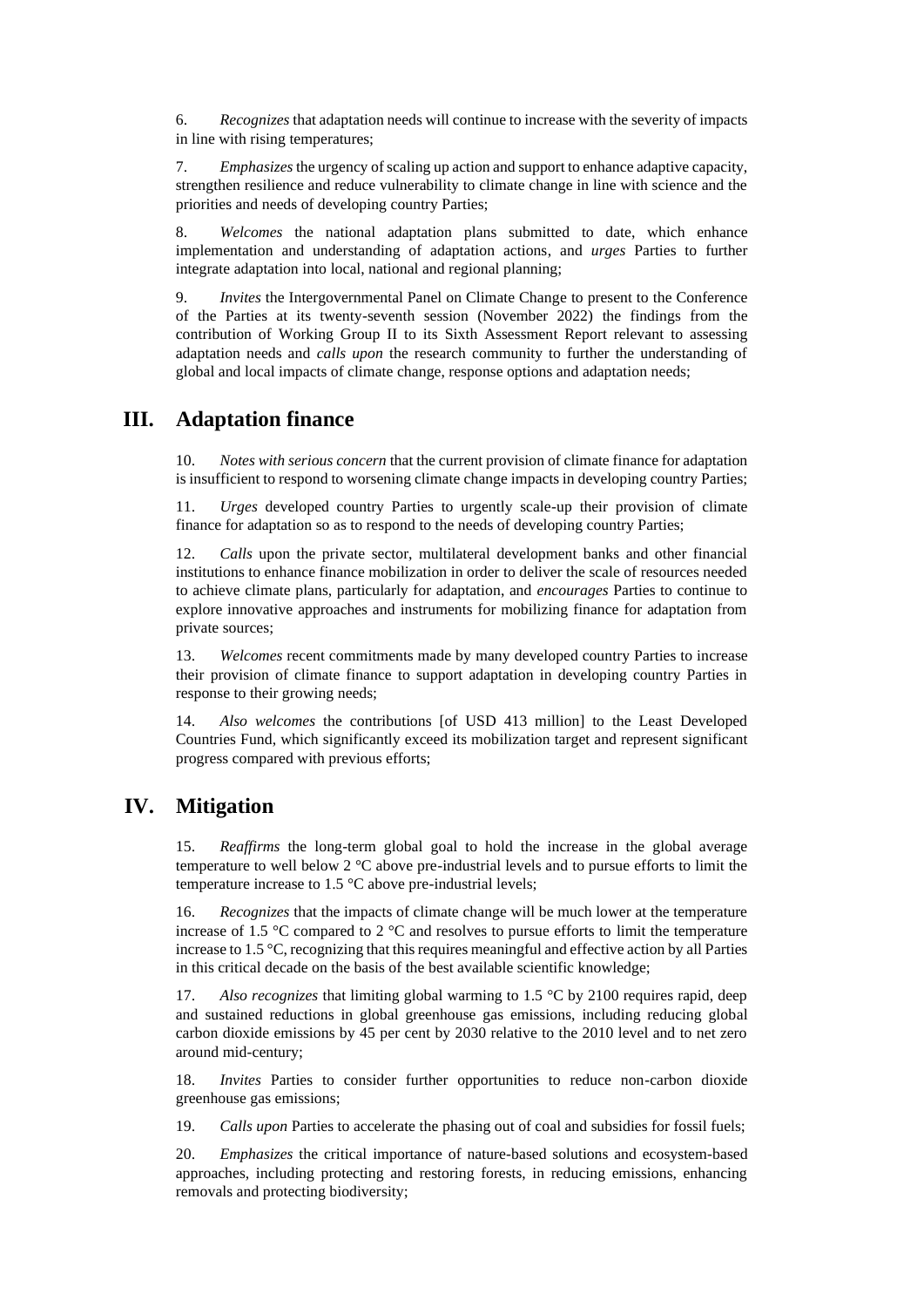# **V. Finance, technology transfer and capacity-building for mitigation and adaptation**

21. *Emphasizes* the need for finance from all sources to be mobilized to the level needed to achieve the objective of the Convention, including significantly enhanced support for developing country Parties beyond the USD 100 billion per year climate finance mobilization goal;

22. *Acknowledges* the growing need of developing country Parties, in particular due to the increasing impacts of climate change and increased indebtedness as a consequence of the coronavirus disease 2019 pandemic, and calls for greater support to be channelled through grants and other highly concessional forms of finance;

23. *Notes with regret* that the goal of developed country Parties to mobilize jointly USD 100 billion per year by 2020 in the context of meaningful mitigation actions and transparency on implementation has not yet been met;

24. *Welcomes*, in this context, the increased commitments made by developed country Parties to scale up financial resources in support of developing country Parties with regards to both mitigation and adaptation and with the aim of meeting the USD 100 billion goal by 2023 at the latest and *urges* developed country Parties to accelerate efforts to meet the goal sooner;

25. *Acknowledges* the Climate Finance Delivery Plan: Meeting the USD 100 Billion Goal<sup>3</sup> presented by developed country Parties and the collective actions contained therein;

26. *Emphasizes* the importance of transparency in the implementation of the achievement of the USD 100 billion goal from 2020 to 2025 and the collective actions contained in the Climate Finance Delivery Plan: Meeting the USD 100 Billion Goal [Placeholder for outcome of ongoing discussions under COP 8(a) long-term climate finance];

27. *Also emphasizes* the challenges faced by many developing country Parties in accessing finance and *encourages* further efforts to enhance access to finance, including by the operating entities of the Financial Mechanism;

28. *Notes* the specific concerns raised with regard to eligibility and ability to access concessional forms of climate finance and *re-emphasizes* the importance of the provision of scaled-up financial resources, taking into account the needs of developing country Parties that are particularly vulnerable to the adverse effects of climate change;

29. *Encourages* relevant multilateral institutions to consider how vulnerability to the adverse effects of climate change could be reflected in the provision and mobilization of concessional financial resources;

30. *Urges* the operating entities of the Financial Mechanism, multilateral development banks and other financial institutions to further scale-up investments in climate action and calls for continued increase in the scale and effectiveness of climate finance from all sources globally;

31. *Welcomes* the first report on the determination of needs of developing country Parties related to implementing the Convention and the Paris Agreement and the fourth biennial assessment and overview of climate finance flows by the Standing Committee on Finance;

32. *Acknowledges* the progress made on capacity-building, particularly in relation to enhancing the coherence and coordination of capacity-building activities towards the implementation of the Convention and the Paris Agreement;

33. *Recognizes* the need to continue supporting developing country Parties in identifying and addressing both current and emerging capacity-building gaps and needs, and to catalyze climate action and solutions to respond;

<sup>3</sup> See [https://ukcop26.org/wp-content/uploads/2021/10/Climate-Finance-Delivery-Plan-1.pdf.](https://ukcop26.org/wp-content/uploads/2021/10/Climate-Finance-Delivery-Plan-1.pdf)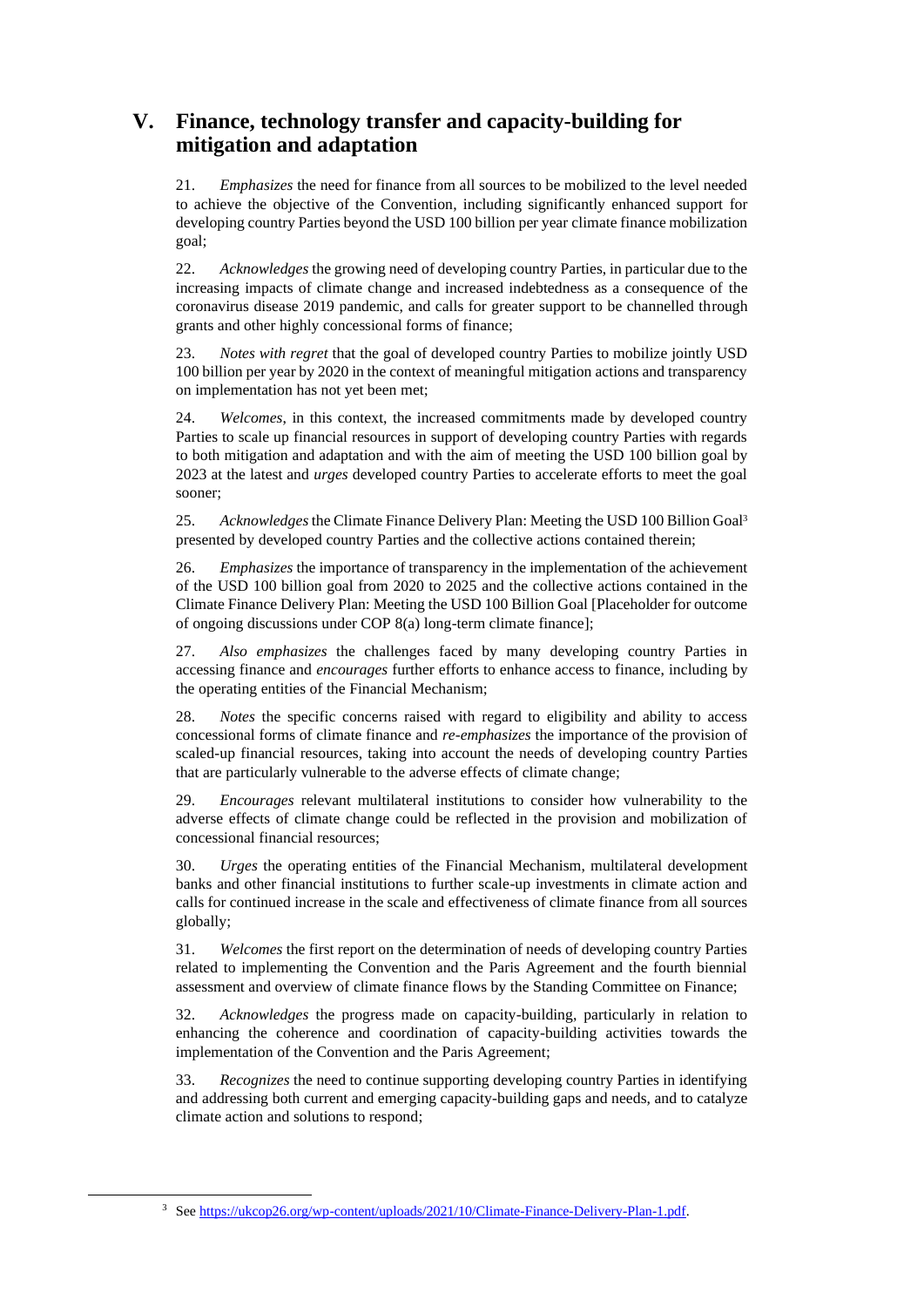34. *Emphasizes* the importance of technology development and transfer for the implementation of mitigation and adaptation action, and the importance of predictable, sustainable and adequate funding for the Technology Mechanism;

### **VI. Loss and damage**

35. *Acknowledges* that climate change has already and will increasingly cause loss and damage and, as temperatures rise, impacts from climate and weather extremes, as well as slow onset events, will pose an ever-greater social, economic and environmental threat;

36. *Reiterates* the urgency of scaling up action and support, including finance, technology transfer and capacity-building, for implementing approaches for averting, minimizing and addressing loss and damage associated with the adverse effects of climate change in developing country Parties that are particularly vulnerable to the adverse effects of climate change;

37. *Urges* developed country Parties, operating entities of the Financial Mechanism, United Nations and intergovernmental organizations and other bilateral and multilateral institutions, including non-governmental organizations and private sources, to provide enhanced and additional support for activities addressing loss and damage associated with climate change impacts;

38. *Recognizes* the importance of technical assistance in building capacity to implement approaches to averting, minimizing and addressing loss and damage;

39. *Welcomes* the further operationalization of the Santiago network for averting, minimizing and addressing loss and damage associated with the adverse effects of climate change, including the agreement on its functions and process for further developing its institutional arrangements;

40. *Acknowledges* the important role of a broad range of stakeholders at the local, national and regional levels, including indigenous peoples, in averting, minimizing and addressing loss and damage;

41. [*Placeholder*: Outcomes of Ministerial consultations]

## **VII. Implementation**

42. *Recalls* that the round tables among Parties and non-Party stakeholders on pre-2020 implementation and ambition held in 2018, 2019 and 2020 helped to highlight and enhance understanding of the efforts of and challenges faced by Parties in relation to action and support in the pre-2020 period, as well as of the work of the constituted bodies in that period;

43. *Strongly urges* all Parties that have not yet done so to meet any outstanding pledges under the Convention as soon as possible;

44. *Welcomes* the action taken to unlock the potential for sectoral action to contribute to fulfilling and implementing national targets, particularly in emission-intensive sectors;

45. *Reconfirms* the need to take into consideration the concerns of Parties with economies most affected by the impacts of response measures, particularly developing country Parties, in line with Article 4, paragraphs 8 and 10, of the Convention;

46. *Recognizes* the importance of protecting, conserving and restoring ecosystems to deliver crucial services, including acting as net carbon sinks, reducing vulnerability to climate change impacts and supporting sustainable livelihoods, including for indigenous peoples and local communities;

47. *Encourages* Parties to take an integrated approach to addressing those issues in national and local policy and planning decisions;

48. *Recognizes* the need to ensure a just transition towards a low-carbon future and the creation of decent work and quality jobs;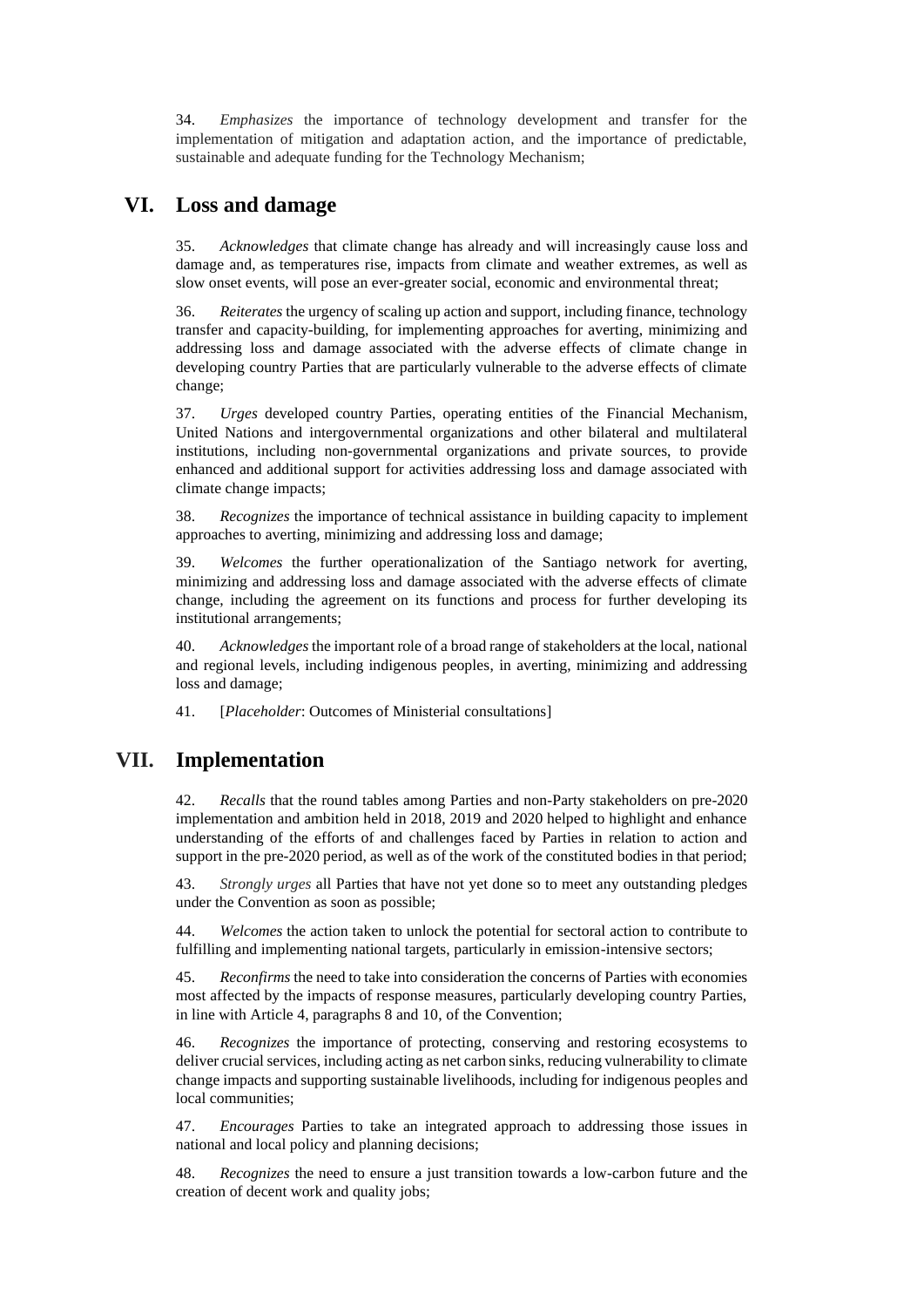# **VIII. Collaboration**

49. *Recognizes* the importance of international collaboration on innovative climate action, including technological advancement across all actors of society, sectors and regions, in contributing to progress towards the objective of the Convention and the goals of the Paris Agreement;

50. *Recalls* Article 3, paragraph 5, of the Convention and the importance of cooperation to address climate change and support sustainable economic growth and development;

51. *Also recognizes* the important role of non-Party stakeholders, including civil society, indigenous peoples, youth and other stakeholders in contributing to progress towards the objective of the Convention and the goals of the Paris Agreement;

52. *Encourages* continued and strengthened collaboration between Parties and non-Party stakeholders;

53. *Welcomes* the improvement of the Marrakech Partnership for Global Climate Action for enhancing ambition;

54. *Commends* the high-level champions for their leadership and actions to date to facilitate the scaling up and introduction of new and strengthened voluntary efforts by non-Party stakeholders;

55. *Acknowledges* the work of the secretariat engaging with non-Party stakeholders and improving the Non-State Actor Zone for Climate Action platform to also support accountability and track progress of voluntary initiatives;

<span id="page-4-0"></span>56. *Welcomes* the informal summary reports by the Chair of the Subsidiary Body for Scientific and Technological Advice on the Ocean and climate change dialogue to consider how to strengthen adaptation and mitigation action, and the Dialogue on the relationship between land and climate change adaptation related matters;

57. *Requests* the Chair of the Subsidiary Body for Scientific and Technological Advice to consider how to enhance action on land and climate change under existing UNFCCC processes, and to *prepare* an informal summary report to be made available to the Conference of the Parties at a future session;

58. *Recognizes* that the report on the ocean and climate change dialogue referred to in paragraph [56 above](#page-4-0) highlighted the need for an integrated approach to strengthen oceanbased action and climate change under the UNFCCC;

59. *Invites* the relevant constituted bodies under the UNFCCC to consider how to integrate and strengthen ocean-based action in their existing mandates and workplans, and to report on these activities within the existing reporting processes, as appropriate;

60. *Also invites* the Chair of the Subsidiary Body for Scientific and Technological Advice to hold an annual dialogue, starting at [the fifty-sixth session of the Subsidiary Body for Scientific and Technological Advice (June 2022)], to strengthen ocean-based action, and to prepare a summary report to be made available to the Conference of the Parties at its subsequent session;

61. *Underscores* the importance of Action for Climate Empowerment, recognizing its critical role in the effective and sustainable implementation of the Convention and the Paris Agreement;

62. *Urges* Partiesto swiftly begin implementing the Glasgow Work Programme on Action for Climate Empowerment, taking into consideration human rights and gender;

63. *Expresses appreciation* for the outcomes of the sixteenth Conference of Youth, organized by the constituency of children and youth non-governmental organizations and held in Glasgow in November 2021, and the "Youth4Climate2021: Driving Ambition" event held in Milan, Italy, in September 2021;

64. *Urges* Parties and stakeholders to ensure meaningful youth participation in decisionmaking processes under the Convention and the Paris Agreement;